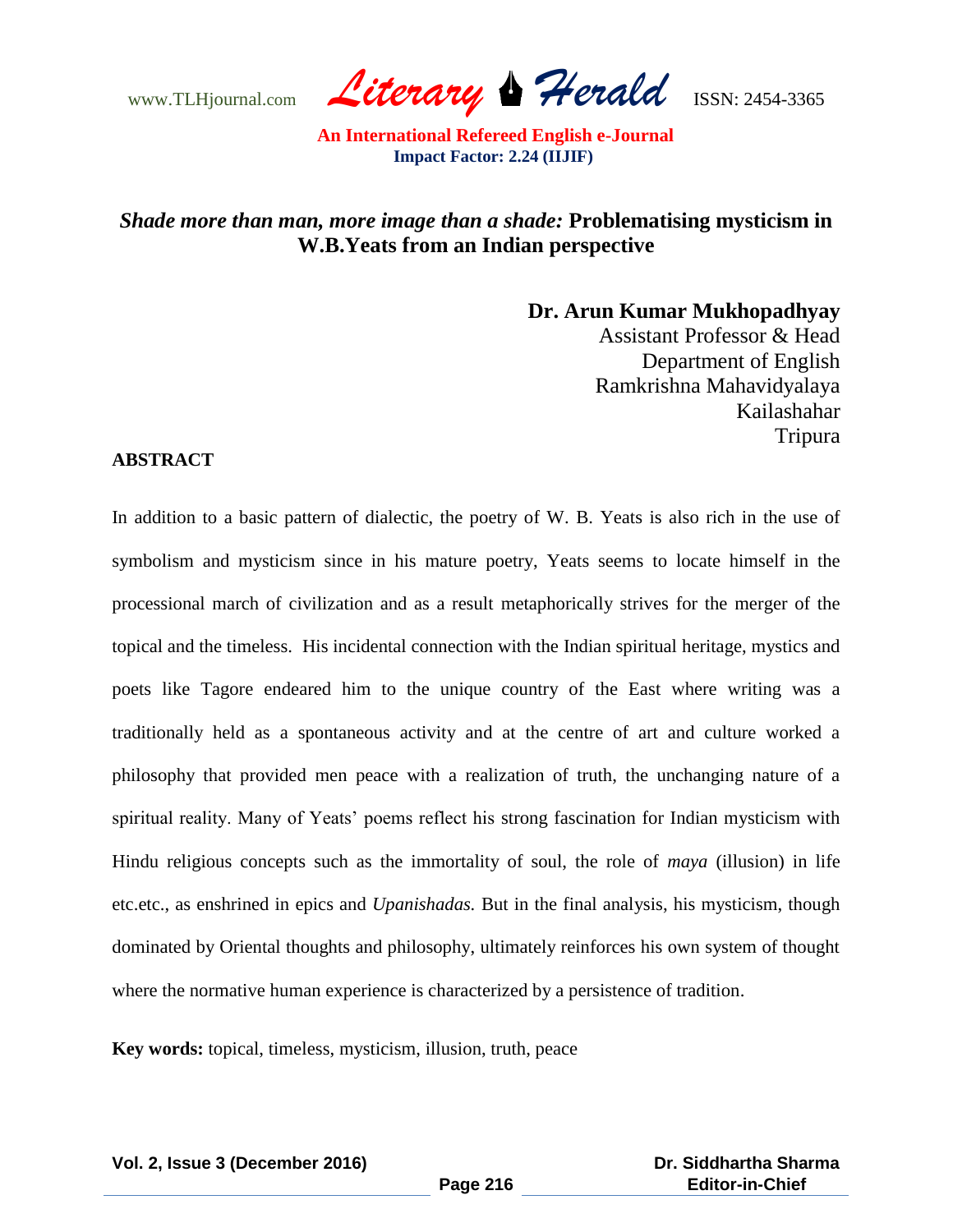www.TLHjournal.com *Literary Herald*ISSN: 2454-3365

## *Shade more than man, more image than a shade:* **Problematising mysticism in W.B.Yeats from an Indian perspective**

**Dr. Arun Kumar Mukhopadhyay**

Assistant Professor & Head Department of English Ramkrishna Mahavidyalaya Kailashahar Tripura

Mysticism of a peculiar kind forms the major fabric of the mature poetry of W. B. Yeats and to a careful reader, diverse strains of philosophy and thought even combining some arch binaries like the erotic and the esoteric, seem to actuate the Poetic interest which has ever sought to trace a 'Unity of Being' in the pattern of his perception of reality. This problematic nature of Yeats' mysticism comes to the fore with his maturity as a man and a poet over the years. Interestingly, as apparent in poems of his mature phase as in the *A vision*, *The Tower*, *The Winding Stair, Words for Music Perhaps* and *A Full Moon in March*, it is Indian spiritualism, especially the Hindu theological doctrines that seem to have fascinated the poet more than any other established philosophical discipline or dogma. The present article seeks to trace the complex pattern of how Yeats' poetic sensibility serves to assimilate the tenor of Indian mysticism in his original system of thought that aims at articulating according to him, – " a new religion, of a set of stories, and of personages, and of emotions inseparable from their first expression, passed on from generation to generation by poets and painters with some help from philosophers and theologians"(Brown para-31).

Yeats' concept of a new 'religion' as stated in his *Autobiographies* consists of those 'imaginary people" that are created out of the deepest instinct of man, to be his measure and his norm, whatever I can imagine those mouths speaking may be the nearest I can go to truth'(Brown para-31). The paper concentrates on some representative poems of Yeats" mystic muse that can offer a semblance of his faith in that parameter of human experience he expects to fit into the "measure and norm" of individual experience where "tradition is present perpetually"(Brown para-31).

It is undeniable that for a complex poet like W. B. Yeats, knack for mysticism forms only a part of his versatility of talent blessed with a zodiac range of interests such as - myth, romance, rituals, folk lore, political ideology, a cyclical theory of history, magic (even black art), witchcraft, automatic writing as a phenomenon of psychic communion with spirits, an individual theory regarding the phases of the moon et.etc., just to name a few. However, his active contact with Hindu theological doctrines took off when he had already become a renowned poet and public figure well above sixty and come in touch with Indian mystic cum theosophists like Mohini Chatterjee, Purohit Swamy and finally the great poet-philosopher Rabindranath Tagore.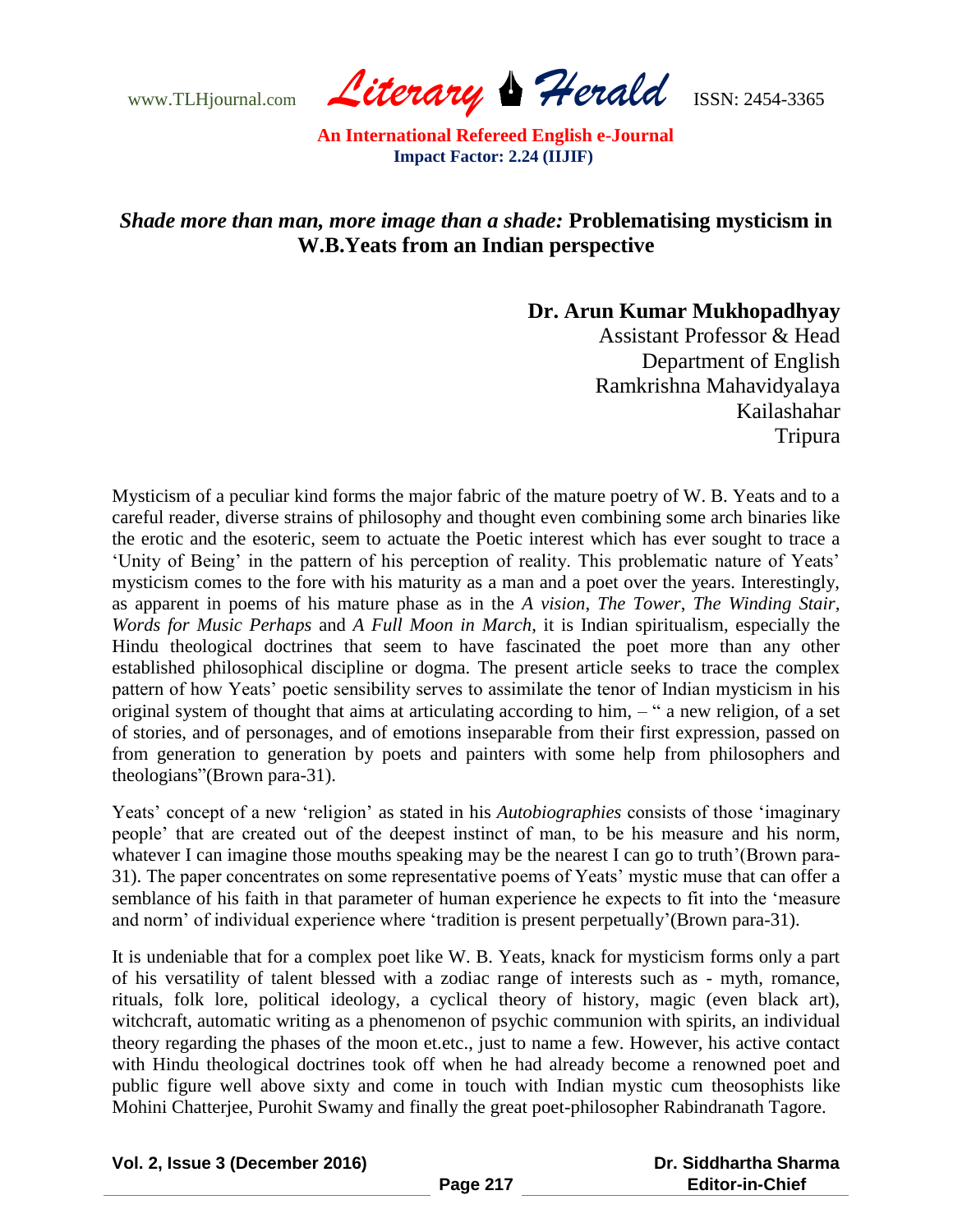www.TLHjournal.com *Literary Herald*ISSN: 2454-3365

Yeats" love for Indian spiritualism and mysticism even dates back to a very early phase of poetic career and poems such as *Anashuya and Vijoya*, *The Indian Upon God* and *The Indian to His Love* written sometime between 1889 to 1893, testify to this early fascination in Poet Yeats. In the poem *Anashuya and Vijoya* for example, the poet expresses through the conversation of two characters with names rooted in mythic origin, a paean of *Bramha*, the creator of the Universe as per Hindu pantheon:

> Sing, O you little stars.! O sing and raise your rapturous/carol/To mighty Brahma, be who made you many as the sands,/And laid you on the gates of evening with his quiet hands.(Lines 27-30)

The poem *The Indian Upon God* celebrates the Hindu tribute to the omnipresence of God and the creatures" persistent inability to image "the dark, limitless ocean" of the Supreme Reality (God) leads, as per critic Rai, to the personal truth that the conception of God exists "in the image of the contemplator himself"(Rai 54). The lines quoted from the poem lead to such a critical conjecture: "For I am in His image made, and all this tinkling tide/Is but a sliding drop of rain between His petals wide" (Lines 11-12). The other poem with a strong Indian element is *The Indian to His Love* which articulates the emotion of an ethereal or platonic love which is very much free from fleshly desires much in the fashion of the Vaishnava cult of *Radha-bhava* which pleads true love as pure as gold purified off the dross of physical passion. The following excerpt from the poem echoes much of the sentiment voiced in Sarojini Naidu's *If You Call Me* or Shakespeare's celebrated sonnet no.116 *Let Me Not*… :

> How we alone of mortals are Hid under quiet boughs apart, While our love grows an Indian star, A meteor of the burning heart,[…]. (Lines 11-14)

It was the Bengali Bramhin Mohini Chatterjee who is claimed to have initiated the poet into mysticism which apparently seemed to enrich the poet with spiritual wisdom and aesthetic possibilities. The impact of this spiritual mentor upon Yeats as regards the latter"s keen interest in Hindu religion can be traced in the poem entitled *Mohini chatterjee* included in Yeats"s anthology *A Packet for Ezra Pound* (1929). In the poem, the persona seems to gesture to the Hindu concept of transmigration of souls through different incarnations surviving the cycle of birth, death and re-birth. The following excerpt seems to offer such an impression:

> I ASKED if I should pray. But the Brahmin said, 'pray for nothing, say Every night in bed,

**Vol. 2, Issue 3 (December 2016)**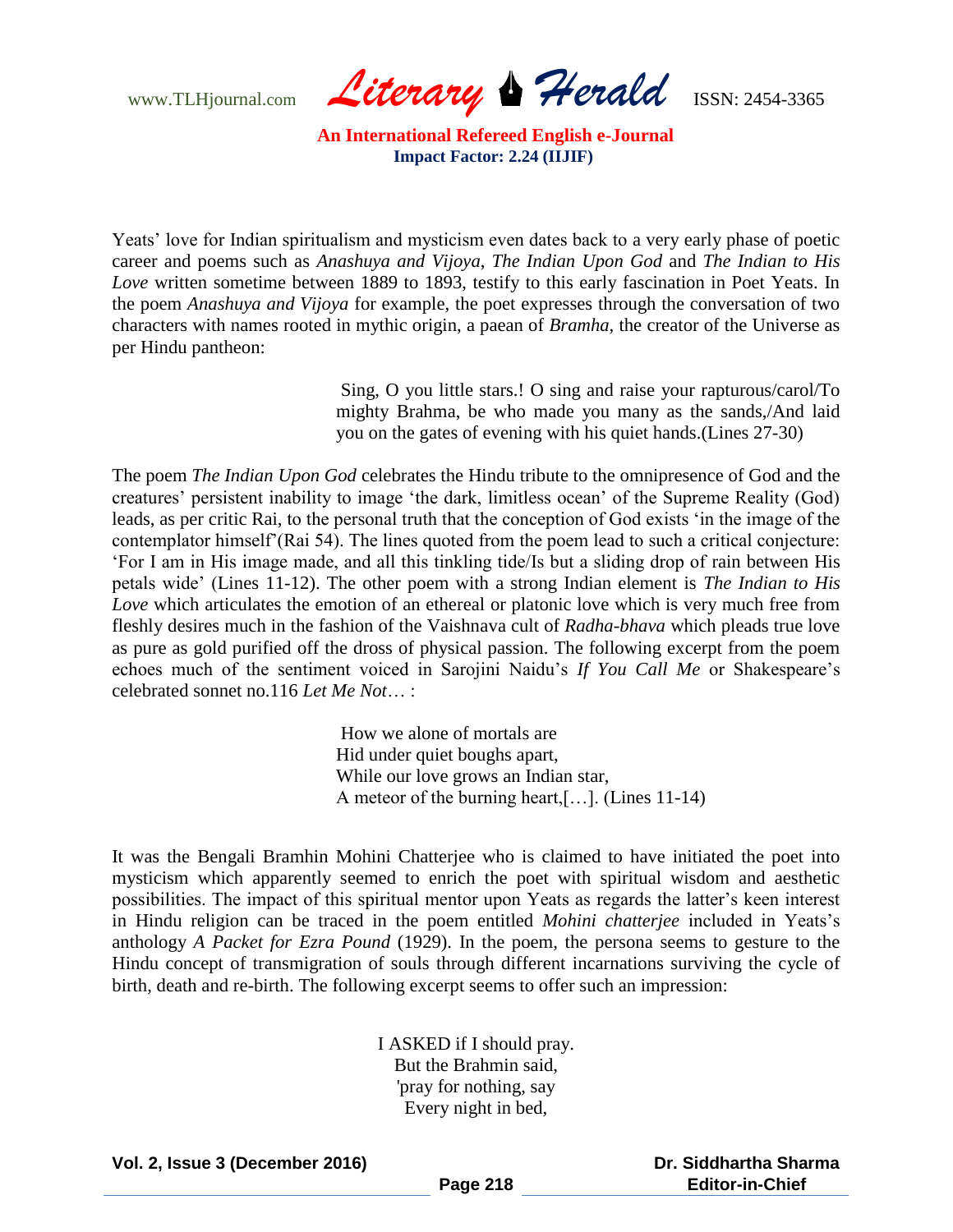www.TLHjournal.com *Literary Herald*ISSN: 2454-3365

> 'I have been a king, I have been a slave, Nor is there anything. Fool, rascal, knave, That I have not been, And yet upon my breast A myriad heads have lain. (Lines 1-11)

The cautionary intelligence in the third line uttered in the persona of Chatterjee, recommends the philosophy of man"s stoic acceptance of the role assigned in this life of *karma* and equally the last two lines as if teach the endless potentiality of the human soul to show its- incalculable *leela* (role playing without attachment) or *maya* (illusion) on this "bank and shoal of time" known as the earth. The ontological significance of human life across different incarnations gesturing to only the endless role-playing of *Shiva* (soul, the imperishable Being) through the *Jiva* (the human or the living body) is perhaps communicated through the image of a "boy's turbulent days" echoing the description of god"s nature as childish (i.e, having *Balka swabhava* or the habitual make of a boy) in Hindu Shastras. The philosophy of acceptance expressed here also corresponds to the *Ananda* (Happiness Absolute) aspect in Swami Vivekananda"s *Vedantism* (the other two aspects being *Sat* and *Cit*) or the transcendent experience of "Being" in Perfect Happiness or harmony with the world, where *maya*, the multi-faceted Illusion, causes the interplay of shadows of appearances such as joy and sorrow, love and pain, beauty and the ugly and even life and death and in this way prepares the individual soul (*Jivatma* ) realise its potential divinity and immortality as part of the Imperishable Being, i.e, the *Paramatm*a or God. This philosophy receives a hauntingly poetic evocation in a nice poem of Swami Vivekananda, *Peace* where the mystic nature and the paradoxical ways of Peace emerges in the vision of the mystic bard.

Yet what is significant is, how the impressions of Hindu philosophy presently help poet Yeats only to re-situate his stance in his own system of religion as a lover as well as a poet and in a way of commentary to the idea preached by the mystic Mohini Chatterjee as mentioned above, the speaker deduces his own impression of the position of the passionate and creative individual in relation to the world regulated by time and space. To the lover, the euphoria created by passion has the sacro-sanctity of something timeless in human experience which may scorn at the threat of flux characterized by birth, death and any other cataclysm:

> Mohini Chatterjee Spoke these, or words like these, I add in commentary, Old lovers yet may have All that time denied -- Grave is heaped on grave That they be satisfied --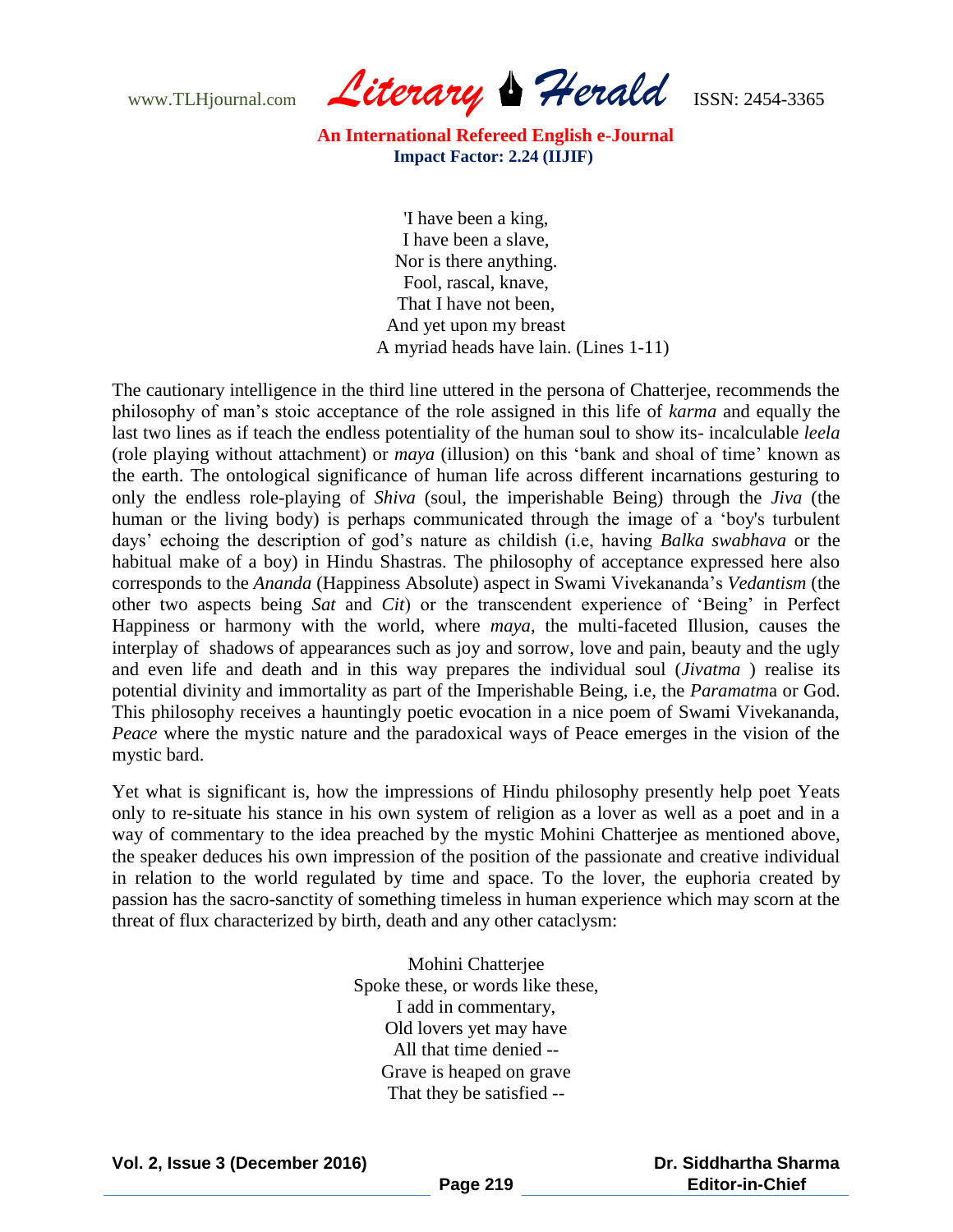www.TLHjournal.com *Literary Herald*ISSN: 2454-3365

> xxxxxxx xxxxxx, xxxxxx

That such cannonade May thunder time away, Birth-hour and death-hour meet, Or, as great sages say, Men dance on deathless feet. (Lines 14-28)

As per the suggestion embedded in the last line of the quotation cited above, man, spiritual or not, is endowed with immortality in the vision of the poet.

In fact, with the tortuous nature of experiences over years (as an individual, an Irishman, a lover and a poet) that led to an astounding maturity in Yeats' poetry both in terms of theme and technique, the treatment of Indian spiritualism/mysticism likewise undergoes a sophisticated treatment away from the evocation of a naïve wonder in the poet and the poetic valorization of the Oriental schools of thought characterizing his early poetry. Thus the element of Hindu spiritual cults is found to bear a most powerful yet complex implications in many poems produced in the later phase of his career. Another most important fact to reckon with in this context is, Yeats" serious illness and its limiting effect upon his body which paradoxically served to whet his poetic sensibility as he expressed in poem after poem how the decrepitude of age was pitted against his muse growing younger.

In this way, the changed gear in handling mysticism becomes apparent in poems of Yeats' mature stage as an artist. In *Sailing to Byzantium*, one of Yeats' most famous and representative poems and the opening piece of a celebrated anthology *The Tower,* one finds a cogent use of spiritual imagery to serve the poet's aesthetic purpose. The overtly sensual orchestration of life in general in the natural world (symbolized by Ireland) appear to the old poet as the fiesta and fetish of temporal passion of the dying flesh, a phenomenon similar to the manifestation of *kama* (desire) in Hindu religion and a fit subject for celebration to mortal men and animals ("dying generations') whose lack of spiritual quest has necessitated the old poet's desperate search for a spiritual haven for his soul. The hearty alacrity of the soul tasting liberation from the fetters of flesh as expressed in the following extract, corroborates to Hindu spiritual concepts such as that of ectoplasm enunciated by the great Ramkrishnite mystic Swami Avedananda in his book *Life Beyond Death* and also to that of the soul"s joyful and endless journey through incarnations as explained in the *Bhagvad Gita*: "Soul clap its hands and sing, and louder sing/ For every tatter in its mortal dress,  $[...]$ (Lines 11-12).'

However, the form of *nirvana* or salvation aspired for by the persona, differs from and exceeds the deliverance promised by traditional religion in so far as it (the former) subscribes to the ideal of an artist as something which combines both the warmth of life and the eternity of art. Here the chosen form for the soul - a golden bird singing of eternity ("Of what is past, or present or to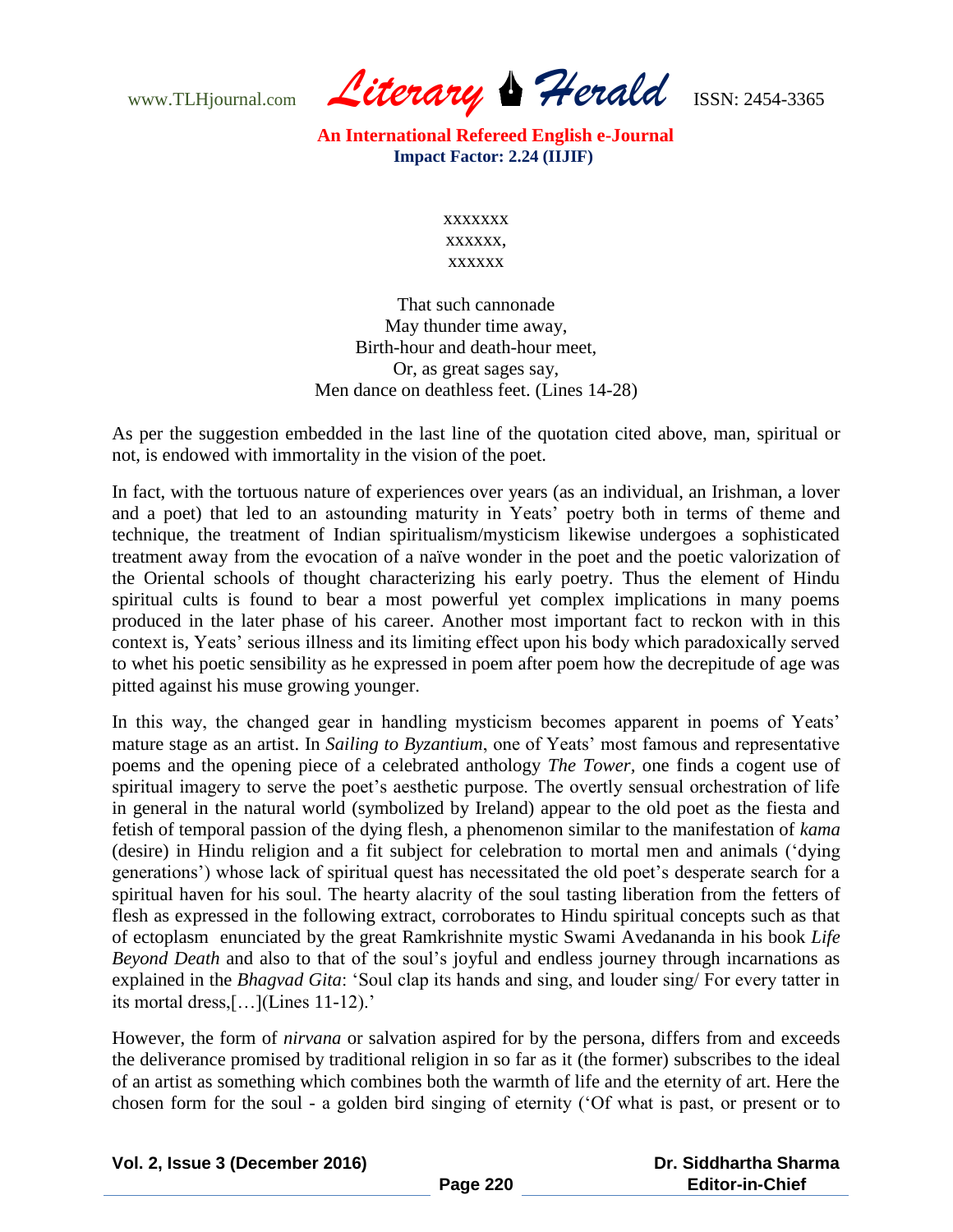www.TLHjournal.com *Literary Herald*ISSN: 2454-3365

come" Line-8, sec-IV) attains by implication a coveted "Unity of Being." What Professor Bhabatosh Chatterjee has aptly pointed out seems relevant to the positive role of mysticism in poems included in *The Tower*: "Yeats' poetry shows no trace of morbid anguish, of Baudelaire's excruciating boredom; there is, on the contrary, an assertive faith in life, in the human will" (Chatterjee 108).

Another poem *Byzantium*, a sequel piece to *Sailing* as it marks a fresh spurt of the poet's venture in quest of an independent entity of art and artists to the outright exclusion of nature (hence life), nevertheless contains a faint yet memorable glimpse of Indian mysticism. The predicament of living, the chaotic reality of life which art disdains ("All that man is,/All mere complexities, The fury and mire of human veins" Lines 6-8) parallels in a religious context the *Advaityan* concept of – *neti* (ie, not here but elsewhere) and the concept of nihilism as expressed in the *sloka* - *Bramha satya, jagat mithya* (the only reality or truth lies in the *Bramha*, the Imperishable Being or God, not in the physical world man finds himself in). Again, whereas the "unpurged images" (of life) in the poem seek to be purged by the holy fire of art for initiation into eternity, the same expression evokes in Indian consciousness, the post funeral rites of Hindus called *Shraddha* through which the spirits of the deceased get purified off the dross of *Pretaloka* (the lower world of ghosts or spirits) and are entitled to enter *Devaloka*, the higher abode of the blessed or paradise.

As stated earlier, the fourth phase of Yeats" poetic career when his poetic collection *The Tower* was published in 1928, appears to be the most prolific and matured one and it is characterized by, among other things, the poet"s growing interest in Hindu religion though his contact with Purohit Swamy and his strenuous learning in and acquaintance with India"s authentic religious texts such as the *Bhagvat Gita.* He also undertook the translation of *Upanishadas* under the tutelage of Swami side by side his eager involvement in the activities of Theosophical society.

The title poem of the section *The Tower* also shows esoteric symbols and reflections that so often bear a semblance of Indian spiritual reflections on life and death. Expressions such as – "Death and life were not/Till man made up the whole, Lines 28-29,III) or, "…being dead, we rise,/Dream and so create/ Translunar Paradise" (Lines 34-36, III) - *willy nilly* gesture to the priority given to the proper pitch of realization in Hindu religion, the calibration of perception to form the proper impression of realities such as life and death. The quoted lines can again be applied to the continuity of soul"s existence which survives natural death of man as enunciated by Hindu philosophy. The ending of the poem likewise articulates the speaker"s resolution for proficiency in spiritual realization to counter the trauma of old age so that the "wreck of body", "dull decrepitude" or the "death of friends" will seem as fleeting shadows of illusion ("Seem but clouds of the sky/When the horizon fades"(Lines 72-73, III)). In the poem *Meditations in time of Civil War*, one again comes across the ecstasy of mystic revelations ('the abstract joy') as a rich palliative for the sickening soul inhabiting the ageing body.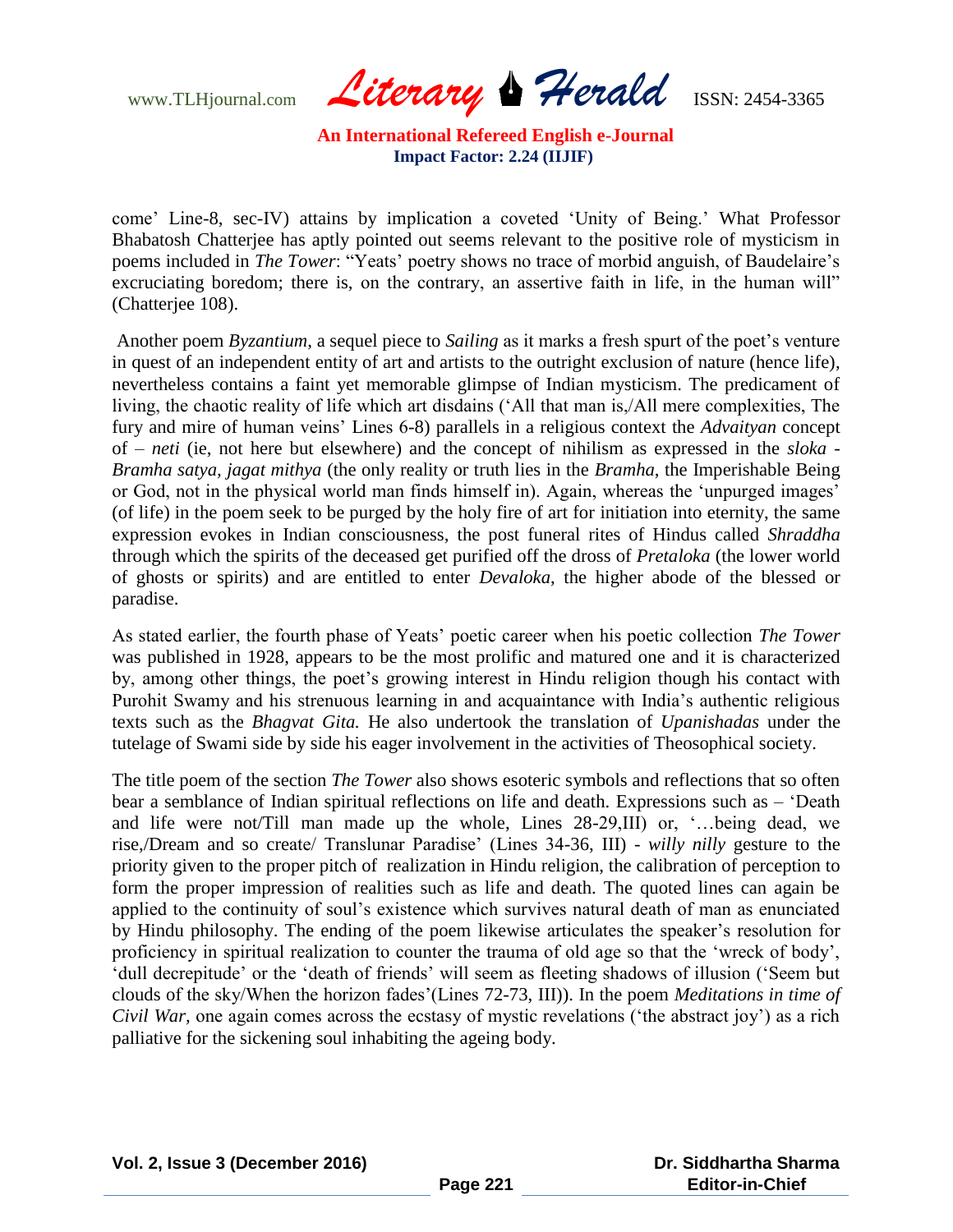www.TLHjournal.com *Literary Herald*ISSN: 2454-3365

The theme of a 'deeper insight' of spiritual realization wrought by old age is further traceable in another poem *The New Faces* where in the new born light of the poet's realization, 'the night overbalance the day' and the 'living look more shadowy than the shadow' (Line 6) 'roving the garden gravel'(Line 7) of the poet's tower. This trend of mystic revelation in the evanescent phases of perception acquires a wider dimension in the poem *All Souls' Night* which serves as an epilogue to Yeats 'A vision.' This poem celebrates a ritual party at the end of Yeats' strenuous labour to build his 'System.' One soul, that of Florence Emery, reveals to the poet the euphoric dance of the soul when it gets liberated from carnal fetters in order to merge with the Imperishable Being and thus attains deliverance from the cycle of birth and death what in Indian mysticism is known as *moksha* ("Forget its broken toys/And sink into its own delight at last" (Lines 59-60).

This spiritual complacency of realization in the old poet can be traced also in poems like *A Dialogue of Self and Soul* and *Death*, though equally bringing into surface the ironic stance central to Yeats. In *A Dialogue of Self and Soul,* the Platonic argument of Soul for dismissal of human life in favour of contemplation of heavenly bliss is rejected by Self which prefers love and desires of the ageing body which paradoxically triumphs over the ultimate liberation of the soul from the cycle of birth, death and rebirth as assured by the Soul. Thus the religion of the poet triumphs, by implication, over that of the prophet. The poem *Death* projects a superior stage of Yeats" realization. It is the imaginative faculty of man only (unlike the sense of animals that shows no capacity for intellectual analysis) that can imagine/realize the myths around death whereas the Soul revolves with ecstasy in the wheel of time that comprises the 'past, present or to come' as earlier envisaged in *Sailing to Byzantium*. Being wiser than animals, man alone 'casts derision upon/ supersession of breath'(Lines 9-10) known as death. The poem *Vacillation* too, contains a philosophic description of death in the fashion of a mystic --"A brand, or flaming breath,/ Comes to destroy / All those antimonies,"[…](Lines 3-5). Yet, being a disciple of an artist like Homer who had an unchristened heart or a soul without allegiance to any particular faith, the poet in his final choice, can only prefer life's pleasure and ordeals as the only message from his unorthodox religion, to playing of a "predestined part" with mute stoicism as preparatory for the grave.

The group of poems entitled *Supernatural Songs* published under the caption *A Full Moon in March*, testifies to the acme of Yeats' mystic vision welded into superb poetry sung in the persona of an old hermit Ribh whom critic V. Rai has observed to be a representative of Irish Christianity and yet a raconteur of "paganism or Asiatic elements" (Rai 156). Poems like *Ribh considers Christian Love Insufficient* and *He and She* thematically point to different principles of Indian spiritualism. For example, the speaker confesses in the former that his capacity for one singular emotion hatred ('For that's the passion in my control') may endear him to God as, being mortal, it is beyond the power of man to realize God and inculcate any love for him -- "Why should I ask for love or study it?/ It is of god and passes human wit"(Lines 1-2). This very choice of the soul to unite with God through enmity has its parallel in Indian epics and Puranas and one may recall in this respect, the stories of mythic Kings like Kansa and Ravana. The other poem

**Vol. 2, Issue 3 (December 2016)**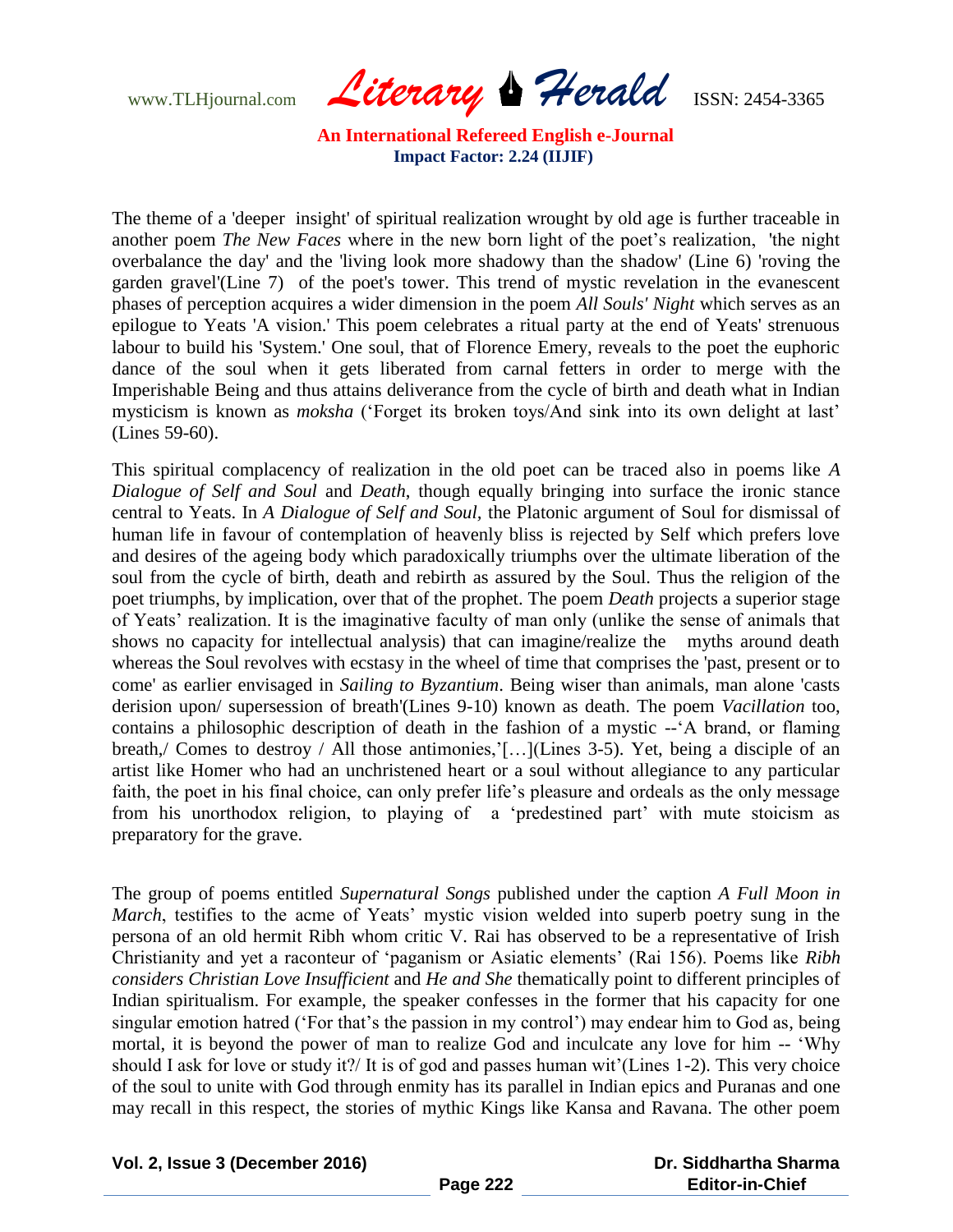www.TLHjournal.com *Literary Herald*ISSN: 2454-3365

*He and She* projects the longing of the soul (the feminine "She") to be unified with the bridegroom "He", ie, God and thereby corresponds much to the Vaishnava cult of love called *Radha-bhava* as mentioned earlier.

The poem *Meru* is the finest specimen of the Oriental impact upon the mystic perception of the poet and it was probably influenced by Purohit Swamy"s translation of Bhagvan Sri Hamsa"s *The Holy Mountain* (1934) of which Yeats was pleased to write the introduction. The Himalaya ("meru" meaning the peak) here stands for the ideal space of retreat necessary for the spiritual recluse for their austere measures or *sadhana* ('dreadful blast' of snow on their 'naked bodies', Lines 11, 12), to gain the illumination of truth (the Supreme Reality or *Bramha*, the God) under the fleeting show of illusions or *maya* that propels life under the façade of civilizations. Yet the conclusion of the poem leaves us suggestions that highlight the primordial secularity of Yeats' mystic vision. What the poet seems to suggest is that, Indian mysticism may be more adept in exploring spiritual intuition than Western schools of philosophy and yet, in the final reckoning, man"s spiritual quest ultimately ends in a dark void of ambiguity since the Absolute is neither comprehensible nor effable to human intelligence: "[…] day brings round the night, […] before dawn/His glory and monuments are gone' (Lines 13-14).

The *Last Poems* of W. B. Yeats show a sort of valedictory retrospection on the part of the poet regarding his diverse themes, characters, images, expressions and impressions out of which he sought to attain a 'Unity of Being' and make poetry his natural utterance. Here the readers come across a variegated spectrum of poetic reflections such as -- the theory of history in the poem *Gyre*, the artistic worth of tragic gaiety in *Lapis Lazuli*, Greek statuary and the destiny of present civilization in *The Statues* etc.etc. In addition to such poems dealing with serious issues, there are short lyrics marked by a tonal bitterness arising out of a conflict between the poet"s ill health and the persistence of lust and passion at his heart. It is natural that mysticism claims the poet"s attention at this stage more as a subject of arduous analysis than as one of ardent adulation.

Yet it is true that notwithstanding Yeats' prioritization of the philosophy of the East with regard to the capacity of perceiving the dark and the mysterious reality behind existence, (a theme implied in the poem *Meru*), his final stance regarding Indian mysticism remains ambiguous. This becomes obvious in poems like *Statues* and finally, his self-chosen epitaph *Under Ben Bulben* where he stresses the ubiquity and necessity of conflict for the completion of the making of a man, especially a creative artist. His final message as a prophetic bard comes out in a sort of exhortation for the revival of virtues like heroism, conflict and tragic dignity (exactly the qualities that the poet found to be missing in Indian philosophy and culture) in the poets and artists of posterity so that they too can contribute like the poet, to the "monuments of unageing intellect' and thereby help the revival of European art and civilization from the quietist outlook of Oriental outlook and philosophy.

It is amusing to note how Indian spiritualism, once a cornerstone of 'truth' to Yeats, now becomes a crucible of ambivalence, something in between help and hindrance to his shrewd poetic intelligence that shows a bias for a Hesperian revival as envisioned in poems like *Statues* 

| Vol. 2, Issue 3 (December 2016) |  |  |  |
|---------------------------------|--|--|--|
|---------------------------------|--|--|--|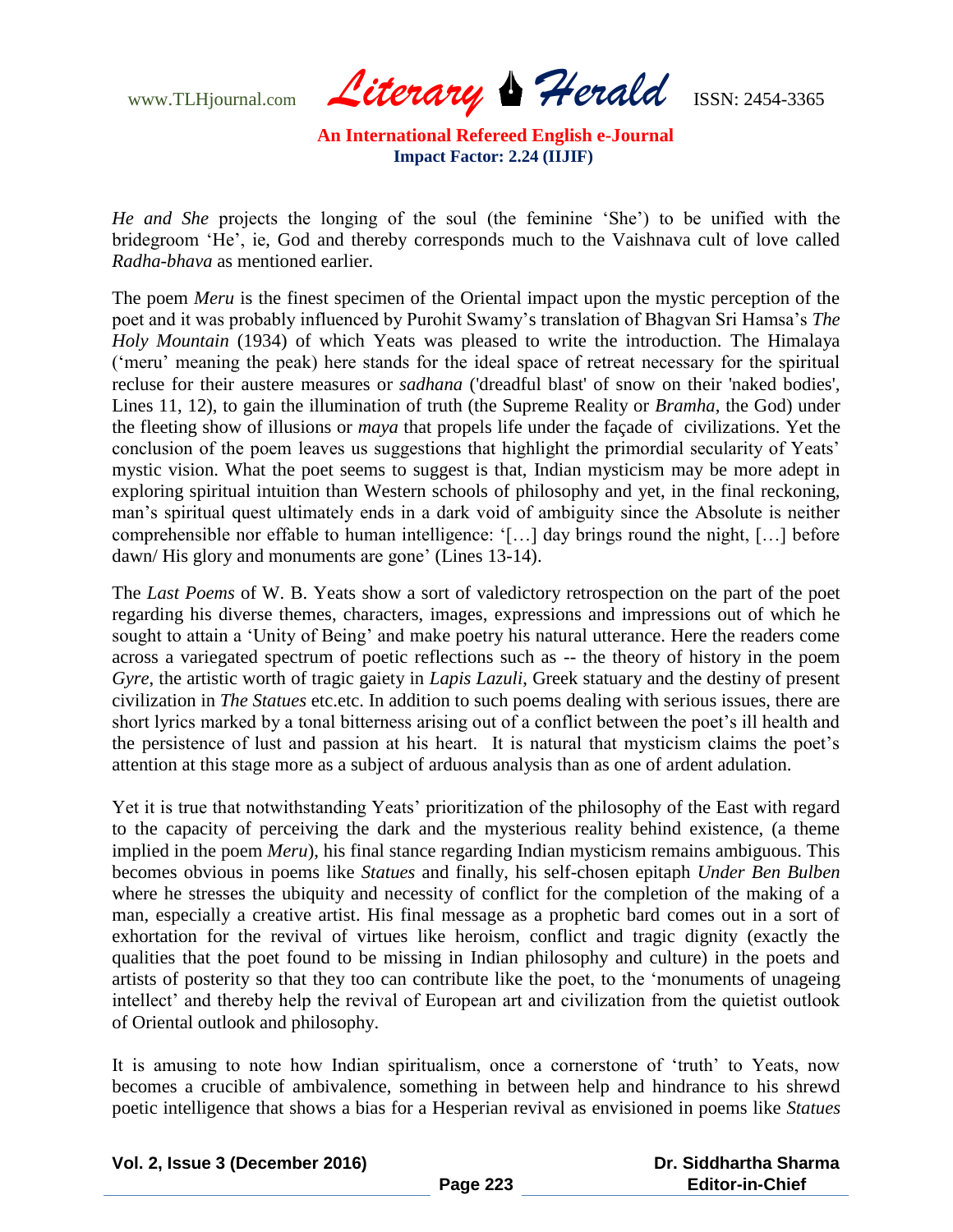www.TLHjournal.com *Literary Herald*ISSN: 2454-3365

or *Under Ben Bulben*. In the final reckoning thus, Indian spiritualism/mysticism ceases to represent any longer the visceral level of poetic faith in Yeats and perhaps turns into the vesture of the ideal opposite or anti-mask to the Lear-like mask of heroism that Yeats recommends European poets and artists to adopt.

To be objective, such a change of stance is not unusual for a creative soul who throughout his career sought to remake himself with visions and revisions; and perhaps could, like Tiresias, view "death in life and life in death" (*Byzantium*, Line 16) in his vision as an artist.

## **Works Cited**

Brown, Terence. *The Life of W. B. Yeats*: *A Critical Biography.* <<http://www.nytimes.com/books/first/b/brown-yeats.html>> Accessed 08.12.2016. Chatterjee, Bhabatosh.*The Poetry of W. B. Yeats*. Calcutta:Orient Longman, 1962.print Jeffers, Anglo Norman. *Yeats: Selected Poetry*.London: Pan Books, 1974.print (The lines of all poems except *Anashuya and Vijoya, Mohini Chatterjee, An Indian Upon God* and *An Indian to His Love* have been cited from this edition.)

Naidu, Sarojini. *If You Call Me*: *The Golden Treasury of Indo-Anglian Poetry*.Ed.

V.K.Gokak.New Delhi:Sahitya Akademi,1970.print.P.152-53.

Rai, Vikramaditya. *The Poetry of W.B.Yeats*.Delhi:Doaba House, 1991.print.

Shakespeare, William. *True Love* (Sonnet 116): Palgrave's The Golden Treasury. New Delhi: Rupa Publications, 2013.print.P.41

Vivekananda, Swami. Peace. *The Complete Works of Swami Vivekananda.*Ed. Swami

Suparnananda. Kolkata: Ramkrishna Mission Institute of Culture, 2014. Print. P.42

*….. , Vedanta: Its Application to Indian to Indian* 

Life..<http://www.ramkrishnavivekananda.info/vivekananda/volume\_3/lectures\_from\_colombo to\_almora/vedanta\_in\_its\_applications\_to\_indian\_life.htm>. Accessed on 10.12.2016.

Yeats, William Butler. *Anashuya and Vijoya* <<http://www.poemhunter.com/poem/anashuyaand-vijaya/comments/>> Accessed 29 September 2016.